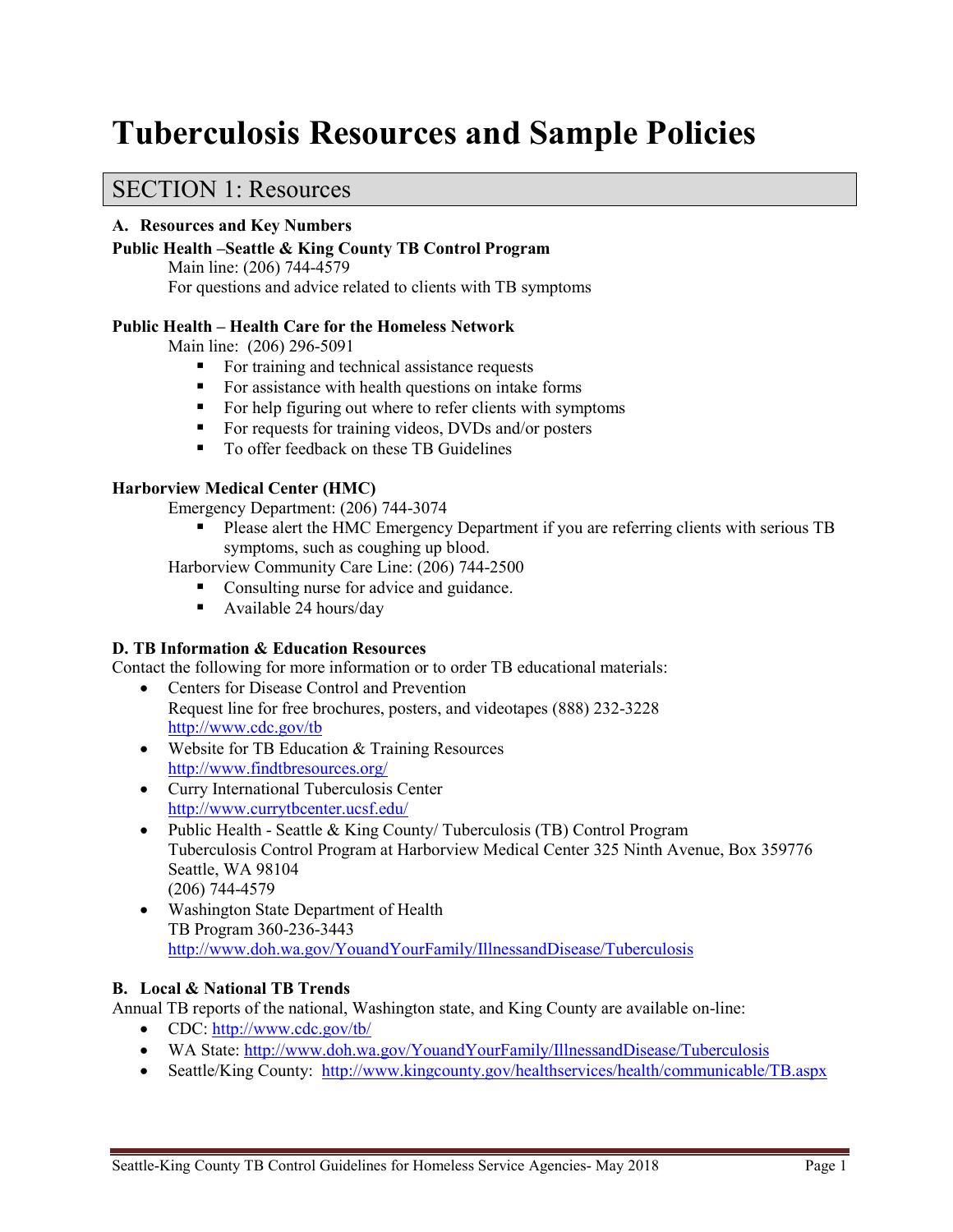#### **E. Tuberculosis Fact Sheet**

#### **Tuberculosis Fact Sheet for Homeless Services Providers: Staff and Volunteers**

**What is TB?** TB is caused by the tuberculosis bacteria. TB often affects the lungs, but can affect other parts of the body. People living homeless have a higher risk than the general population for being infected with the TB germ. These factors lead to weakened immune systems, leaving people vulnerable to disease.

**How is TB spread?** When a person sick with active TB disease coughs into the air, others may breathe the airborne germs into their lungs and become infected. Usually a person has to spend a lot of time with the sick person to become infected. Short periods of time- like an elevator ride, passing in a hallway or a bus ride across town- is not usually long enough for transmission of germs to occur. TB is spread through the air, you *can't* get it from someone's clothes, glass, toilet, a handshake, or body fluids.

**What is the difference between latent TB infection and TB disease?** There is a big difference between TB infection and disease. It's important for you to know the difference between infection and active disease in order to give accurate information to clients/staff and to reduce fear about TB in your agency.

- When a person has **active TB** they are sick- often they have a persistent cough, feel tired and run-down, and lose weight. They may have fever, chills and night sweats. Some may cough up blood. Many are sick for months before seeking help and learning they have TB. Their chest xray is abnormal. The TB germs are growing and multiplying in their body. Only a person with active disease in the lungs can spread TB to others, especially if they have a cough.
- A person with latent **TB infection** will usually have a positive skin test (PPD or TST) or a positive blood test (QFT or TSpot). They have no symptoms, their chest x-ray is normal, and they cannot spread the disease to others. The germs are inactive, or dormant in their body. At some point in the infected person's lifetime the disease could become active.

**What conditions increase risk for developing active TB disease?** Some conditions weaken the immune system. Some examples are: diabetes, renal disease, and some treatments for organ transplants, cancer, and rheumatoid arthritis can increase the chance of developing active disease. People with HIV infection are at especially high risk for rapidly developing active disease.

**What is my risk for catching TB?** People living homeless have a higher risk of having TB, if you work where you have frequent contact with homeless people, you may be at increased risk for infection. Staff/volunteers are encouraged to assess their own personal risk, especially if you have a medical condition that affects your immune system.

**Is treatment available?** Yes, active TB and TB infection can be treated. TB is preventable and curable.

#### **What can we do to reduce the risk of TB transmission at our facility?**

- Assess your site's TB risk based on TB Guidelines and create TB policy accordingly.
- Participate with Health Department investigation when an active case occurs at your facility.
- Be on the alert for clients who have TB symptoms: persistent cough, weight loss, and fatigue. Bring such clients to the attention of the facility supervisor or nurse. Refer the client to a primary care provider or clinic for evaluation and chest x-ray. If you have questions about a particular individual, you can call the TB Control Program triage nurse for advice at 206-744- 4579. Prompt evaluation of symptomatic clients can prevent the spread of disease to others.

#### **F. Tuberculosis & The Law**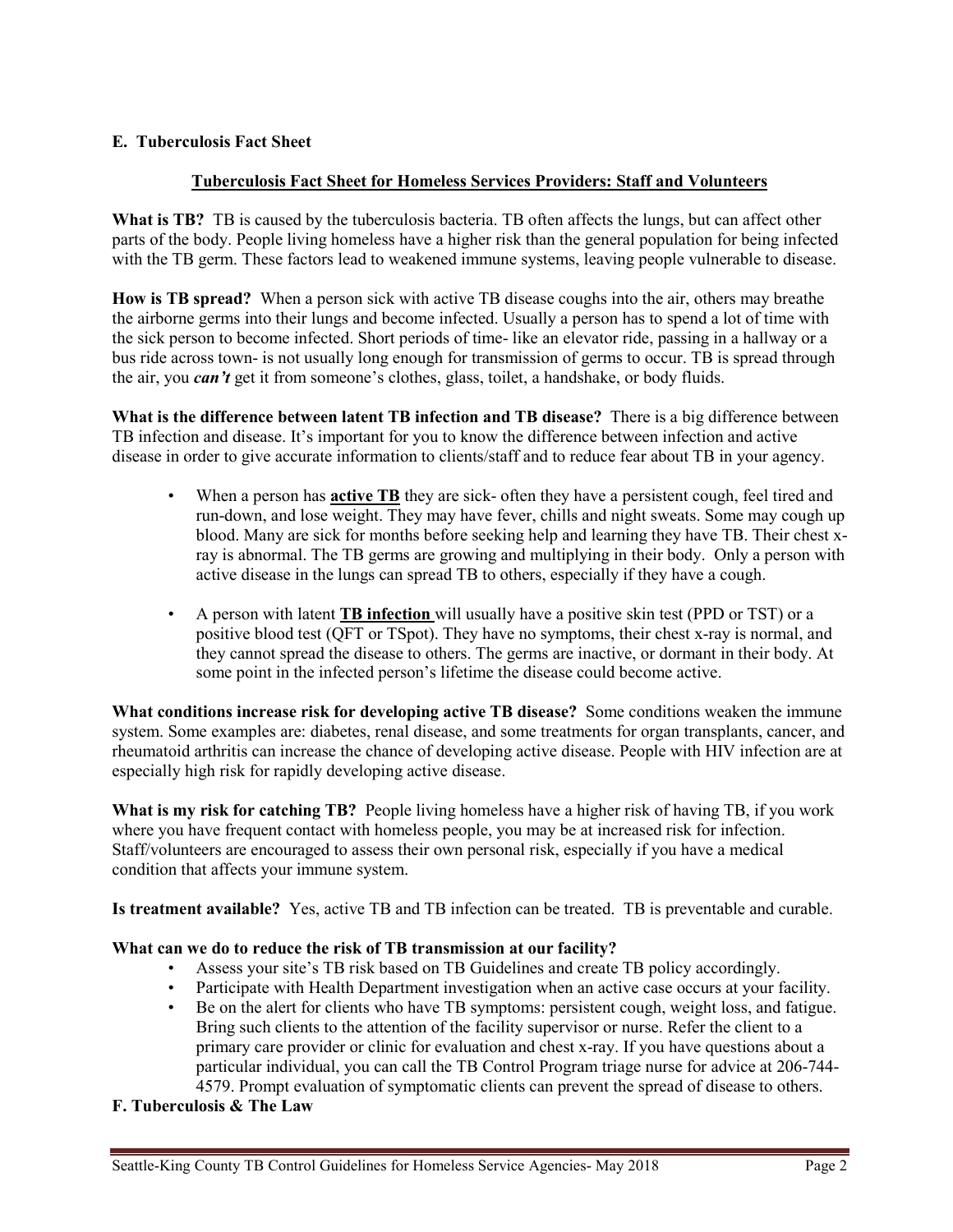Washington Administrative Code, Section 246-170 pertains specifically to TB prevention, treatment, and control. The WAC states that "Each county, city-county and district health officer is responsible for the control of tuberculosis within a jurisdiction. Each health officer shall act as or shall designate a physician to act as tuberculosis control officer. This individual shall coordinate all aspects of the prevention, treatment, and control program." **For King County, Dr. Masa Narita serves as the TB Control officer**.

TB is a condition that is subject to mandatory reporting—that is, when a health care provider or health care facility in King County confirms a case of TB, they must report it to Public Health.

#### **WAC 246-101-425 Responsibilities of the general public.**

(1) Members of the general public shall:

- (a) Cooperate with public health authorities in the investigation of cases and suspected cases, or outbreaks and suspected outbreaks of notifiable conditions or other communicable diseases; and
- (b) Cooperate with the implementation of infection control measures, including isolation and quarantine.
- (2) Members of the general public may notify the local health department of any case or suspected case, or outbreak or potential outbreak of communicable disease.

[Statutory Authority: RCW 43.20.050 00-23-120, § 246-101-425, filed 11/22/00, effective 12/23/00.]

#### **WAC 246-170 Responsibilities of Public Health.**

The WAC requires that Public Health provide the following:

- (1) Each local health department shall assure the provision of a comprehensive program for the prevention, treatment, and control of tuberculosis. Services shall include:
	- (a) Prevention and screening, with emphasis on screening of high risk populations;
	- (b) Diagnosis and monitoring, including laboratory and radiology;
	- (c) Individualized treatment planning consistent with American Thoracic Society/Centers for Disease Control and Prevention statements based on the least restrictive measures necessary to assure appropriate treatment; and
	- (d) Case management.
- (2) In the absence of third party reimbursement, the local health department shall assure the provision of inpatient or outpatient care, including DOT/DOPT and case management.
- (3) Each local health department shall maintain a register of all diagnosed or suspected cases of tuberculosis. In addition, each local health department shall also maintain a register of individuals to whom that health department is providing preventive therapy. Quarterly status reports on suspected and diagnosed cases shall be furnished to the department of health tuberculosis control program.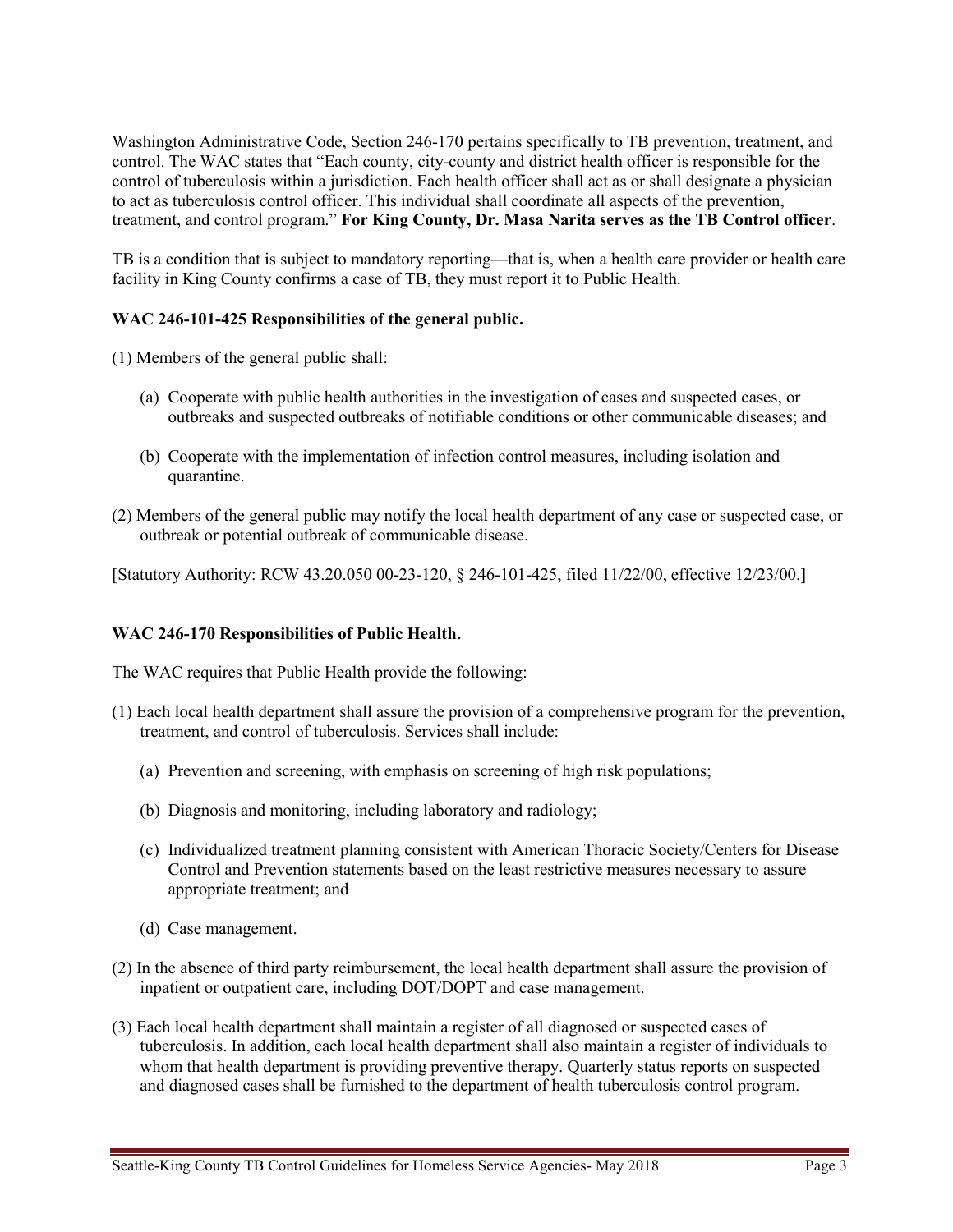- (4) A physician knowledgeable in the diagnosis and treatment of tuberculosis approved by the department shall be available to provide review of diagnoses, plans of management and, if appropriate, discharge from inpatient facilities.
- (5) Sufficient nursing, clerical, and other appropriate personnel shall be provided to furnish supervision of preventive and outpatient treatment, surveillance, suspect evaluation, epidemiologic investigation, and contact workup.

[Statutory Authority: ESB 6158 and chapter 70.28 RCW. 95-04-035, § 246-170-031, filed 1/24/95, effective 1/24/95.]

#### **WAC 246-170-051 Procedures for involuntary testing, treatment, and detention.**

- (1) A local health officer shall make reasonable efforts to obtain voluntary compliance with requests for examination, testing, and treatment prior to initiating the procedures for involuntary detention.
- (2) If the local health officer has reason to believe that:
	- (a) A person is a suspected case, and that the person has failed to comply with a documented request from a health care practitioner or the local health officer to submit to examination and testing;
	- (b) A person with confirmed tuberculosis is failing to comply with an individual treatment plan approved by the local health officer;
	- (c) A person who is either a suspected or confirmed case and is failing to comply with infection control directives issued by the local health officer; or
	- (d) A person is a suspected or confirmed case of tuberculosis based upon generally accepted standards of medical and public health science. A local health officer shall investigate and evaluate the factual basis supporting his or her "reason to believe"; then the health officer may detain the person, cause the person to be detained by written order, or petition the superior court ex parte for an order to take the person into emergency detention for testing or treatment, or both. The period of detention shall not exceed seventy- two hours, excluding weekends and holidays.

(3) At the time of detention the person detained shall be given the following written notice:

NOTICE: You have the right to a superior court hearing within seventy-two hours of detention, excluding holidays and weekends. You have the right to legal counsel. If you are unable to afford legal counsel, then counsel will be appointed for you at government expense and you should request the appointment of counsel at this time. If you currently have legal counsel, then you have an opportunity to contact that counsel for assistance.

You have a right to contest the facts alleged against you, to cross-examine witnesses, and to present evidence and witnesses on your behalf.

You have a right to appeal any decision made by the court.

You may be given appropriate TB medications only on your informed consent, or pursuant to a court order.

(4) If a person is involuntarily detained under this section, within one judicial day of initial detention, the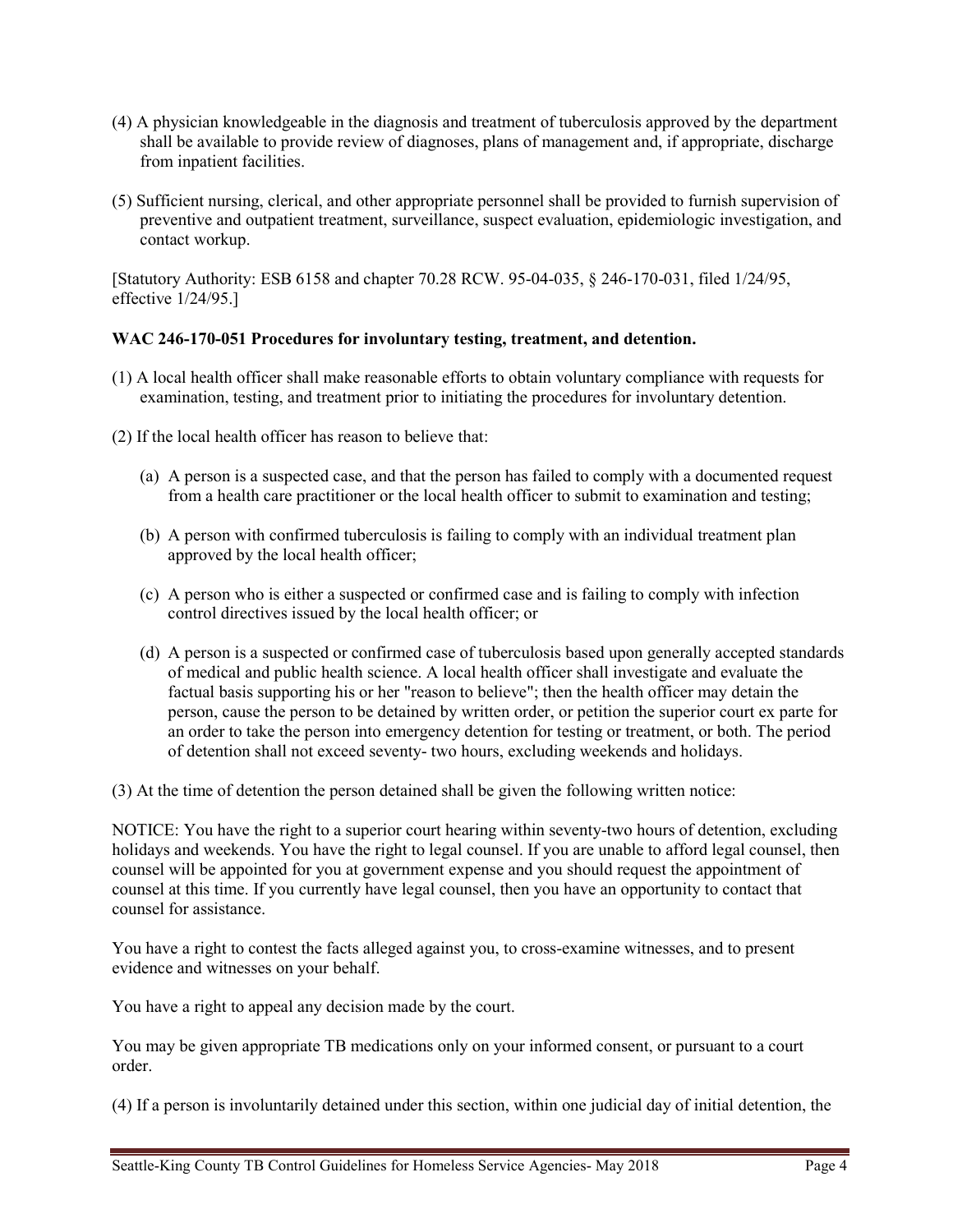local health officer shall file with the superior court in the county of detention a petition for detention. A petition filed under this section shall specify:

- (a) The basis for the local health officer's belief that the respondent is either a suspected or confirmed case; including the name, address and phone numbers of whom the health officer expects to testify in support of the petition for detention and identification of any and all medical tests and records relied upon by the local health officer;
- (b) The specific actions taken by the local health officer to obtain voluntary compliance by the respondent with recommended examination and testing or treatment, as the case may be;
- (c) The nature and duration of further detention or other court-ordered action that the local health officer believes is necessary in order to assure that the respondent is appropriately tested or treated;
- (d) The basis for believing that further detention or other court-ordered action is necessary to protect the public health; and
- (e) Other information the local health officer believes is pertinent to the proper resolution of the petition.
- (5) Service on respondent. The health officer shall serve a copy of the petition on the individual named therein at the time of the detention. If the person informs the health officer that he or she is represented by legal counsel, service on such counsel shall be made by delivering a copy of the petition to the attorney's office no later than the time of filing the petition with the superior court.

[Statutory Authority: ESB 6158 and chapter 70.28 RCW. 95-04-035, § 246-170-051, filed 1/24/95, effective 1/24/95.]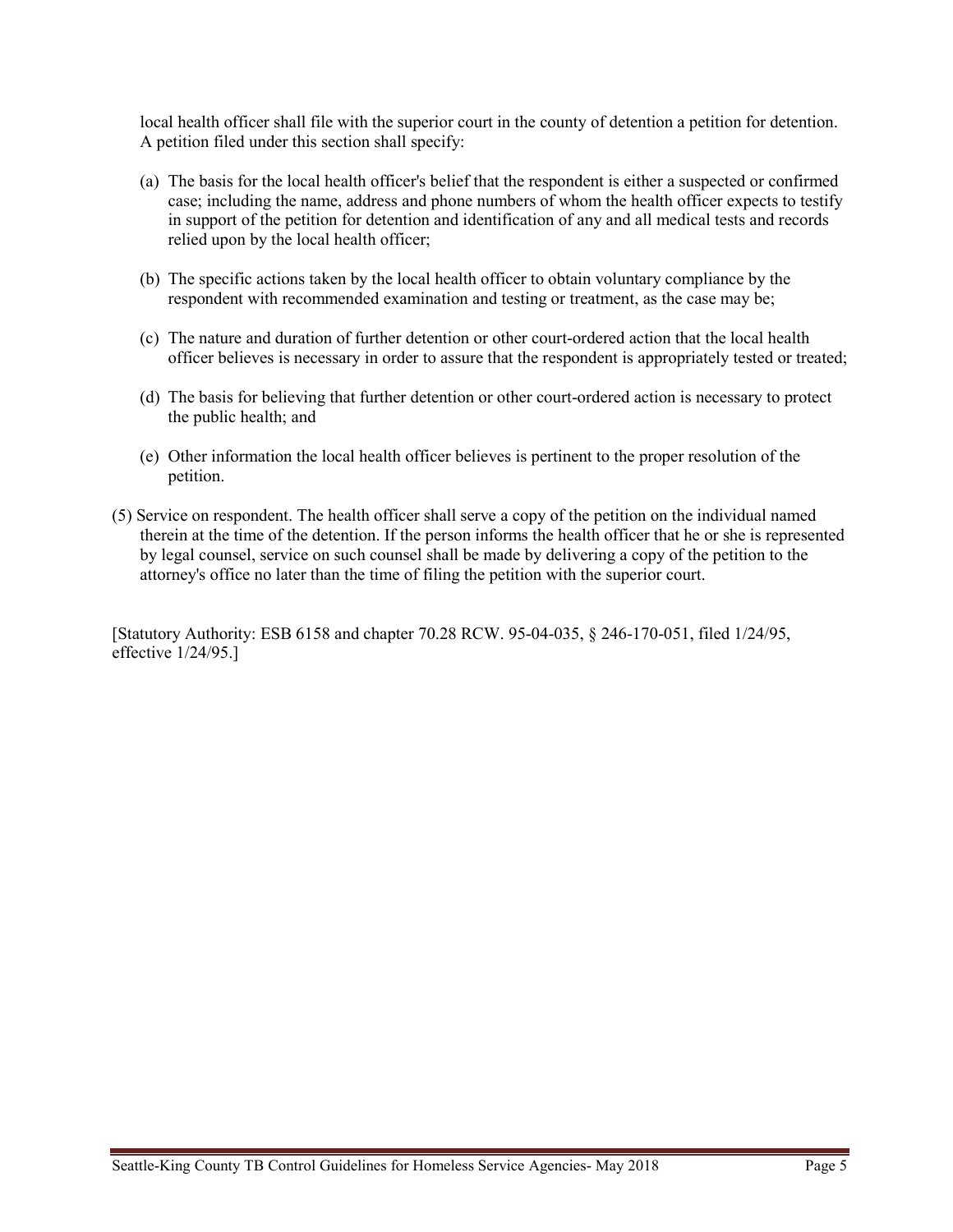# SECTION 2: Sample Policies and Handouts

#### **G. Sample Symptom Questionnaire**

#### **Tuberculosis Screening for Staff Annual Symptom Check Sheet**

*Every employee who has a documented positive TB skin or blood test will fill out this questionnaire on an annual basis. The employee should remain alert for these symptoms and contact their health care provider if these symptoms occur at any time.*

Date:

Name:

| • Have you had a new cough for the last 3 weeks?         | Yes | No. |
|----------------------------------------------------------|-----|-----|
| • If you have a chronic cough, has it become worse?      | Yes | No. |
| $\bullet$ Do you ever cough up blood?                    | Yes | No. |
| Have you had unplanned weight loss in the last 3 months? | Yes | No. |

**If the answer is yes to any of these questions, employee will bring a written statement from her/his health care provider indicating that s/he is free from communicable disease.**

I have answered these questions honestly and to the best of my ability.

Employee signature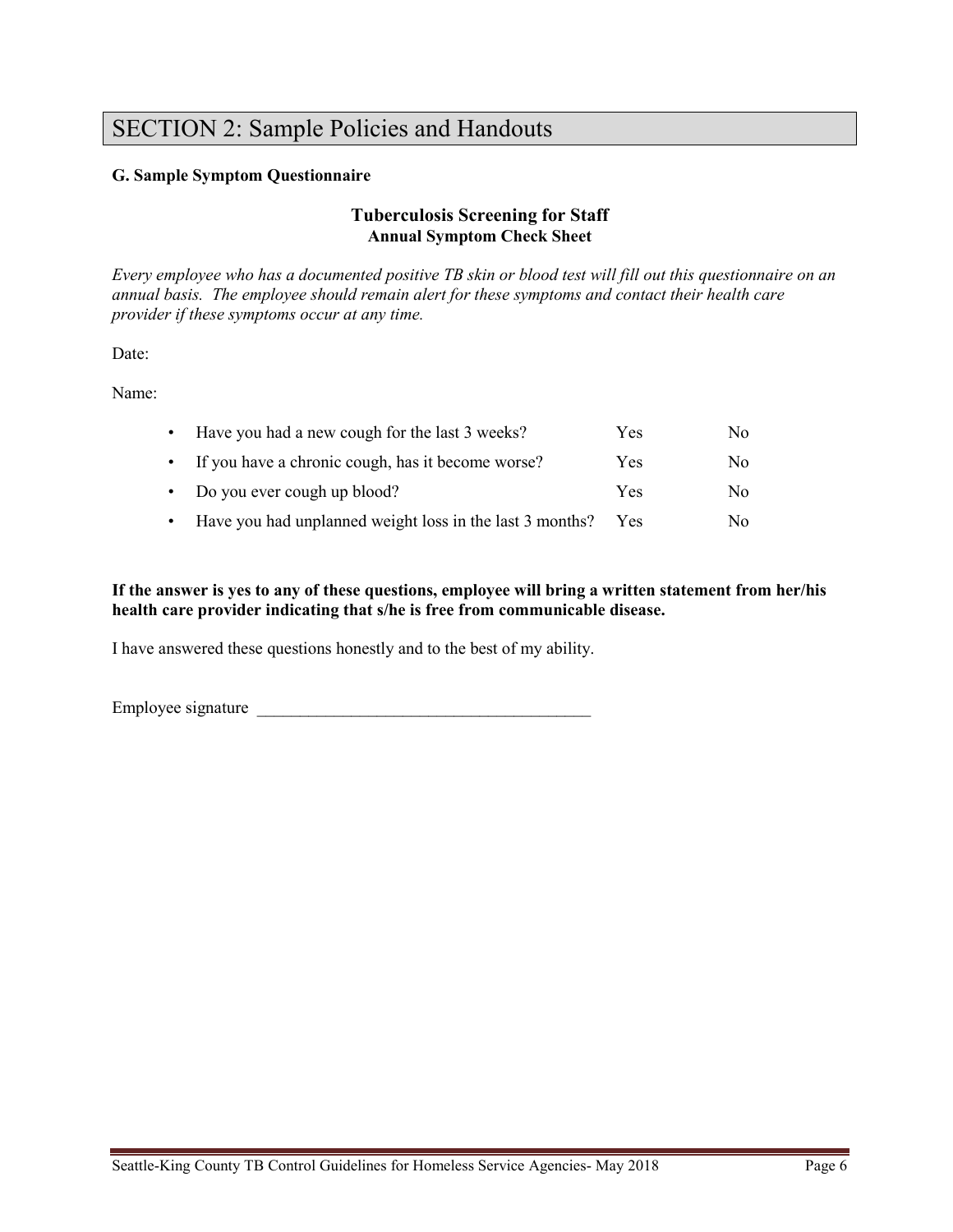#### **H. Sample TB Policy for Homeless Agencies**

*Policy: Tuberculosis Date:*

#### PURPOSE:

TB is both preventable and curable if diagnosed and treated in a timely fashion. Therefore, to ensure to the best extent possible the safety of staff, volunteers and clients, **[name of agency]** has instituted the following guidelines.

#### POLICY:

All staff, volunteers, and clients are required to have tuberculosis (TB) screening and appropriate followup. In addition to this policy, the agency promotes education and practices to minimize the risk of infection.

#### PROCEDURES:

#### *Staff screening and education:*

- 1. All staff and volunteers must have (1) a TB skin or blood test and (2) a symptom assessment prior to starting work. Subsequent testing frequency should be determined in consultation with local TB Program.
	- a. Two step testing: Staff or volunteers that have not had documented TB screening with a skin test within the last 12 months are requested to undergo two-step baseline TB skin testing (1-3 weeks apart) if possible or have a blood test.
	- b. Positive test: If the TB test is positive (or if documented previous positive), new employees must have a chest x-ray and/or a statement from a physician indicating that he/she is free from communicable disease.
	- c. Annual screening for employees with previous positive tests: If there is no documentation, the skin or blood test should be repeated.

For all employees: S/he should fill out a TB symptom assessment (questionnaire attached to TB policy) to identify any symptoms of active TB and have it evaluated by a health care provider. Employees with suspected pulmonary TB will be excluded from work until a written physician clearance is obtained.

- 2. All staff and volunteers will be provided information prior to the first day of work about the increased risk of exposure to TB when providing services to homeless clients. They will also be provided with a list of medical conditions that increase one's risk of developing active TB so that each person can make their own personal assessment of risk.
- 3. Results of TB screening remain strictly confidential and are treated as personal medical information.
- 4. All staff will instruct coughing persons to cover their mouths and offer masks and/or tissues. [See cough alert policy.]
- 5. All staff and volunteers are required to attend an annual TB prevention training from a community provider or agency staff person. Documentation of attendance at training will be kept on agency file.
- 6. All new staff and volunteers will be provided a copy of the **[agency name]** TB policy within two weeks of hire and will view the video, "Shelters and TB: What Staff Needs to Know" produced by the Curry National TB Center.
- 7. **[Name of person]** is the TB Liaison and serves as a health resource for staff and clients, coordinates client TB training, and orders and distributes TB educational materials.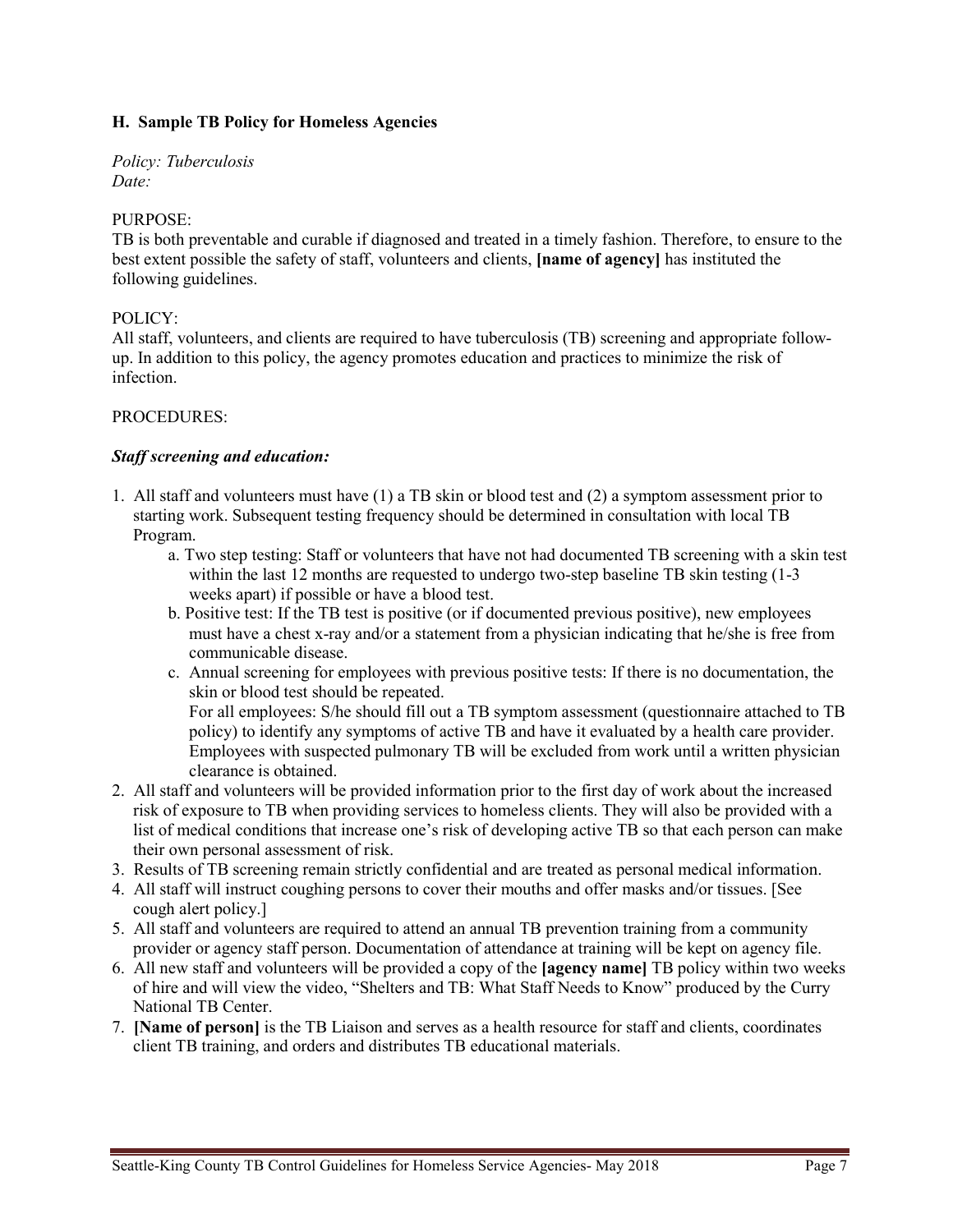#### *Client/guest assessment and monitoring:*

8. To assist clients in meeting their health needs, all clients shall receive an initial health assessment regarding TB and other health issues. The health assessment will be conducted by .

- 9. Identify and appropriately refer clients with symptoms of TB. **[See cough alert policy also.]**
	- a. All staff must be proactive in identifying a person who is coughing or who has TB-like symptoms. Symptoms of TB are a progressive cough lasting three weeks or more, fever, fatigue, night sweats, unexplained weight loss and coughing up blood.
	- b. Immediately provide this person with tissues or a mask to cover their cough and notify the agency's designated TB liaison person.
	- c. Conduct interviews with clients with TB-like symptoms in a well-ventilated room or outside. Suggested symptom assessment questions to ask are:
		- i. Have you had a new cough for the last 3 weeks?
		- ii. If you have a chronic cough, has it changed or become worse in the last 3 months?
		- iii. Do you ever cough up blood?
		- iv. Have you lost weight in the last 3 months?
		- v. Do you sweat a great deal at night?
		- vi. Have you had fevers in the last 3 weeks?
- 10. TB education for clients/residents will be provided annually and educational posters will be placed where clients can see them.

#### *Environmental policies:*

11. Environmental measures to reduce the risk of TB transmission will be followed:

- Order and stock tissues, masks, and place plastic-lined waste baskets in convenient locations
- Open doors and windows to allow for adequate ventilation as much as possible
- Position beds head-to-foot where possible
- Arrange for regular maintenance of ventilation system
- Replace lint air filters with pleated type filters.

I have read and understand the above TB policy. I have also read and understand:

Tuberculosis Fact Sheet for Homeless Services Providers: \_\_\_\_ Think Tuberculosis!: \_\_\_\_ Cough Alert Policy: \_\_\_\_

| Signature: | Date: |  |
|------------|-------|--|
|            |       |  |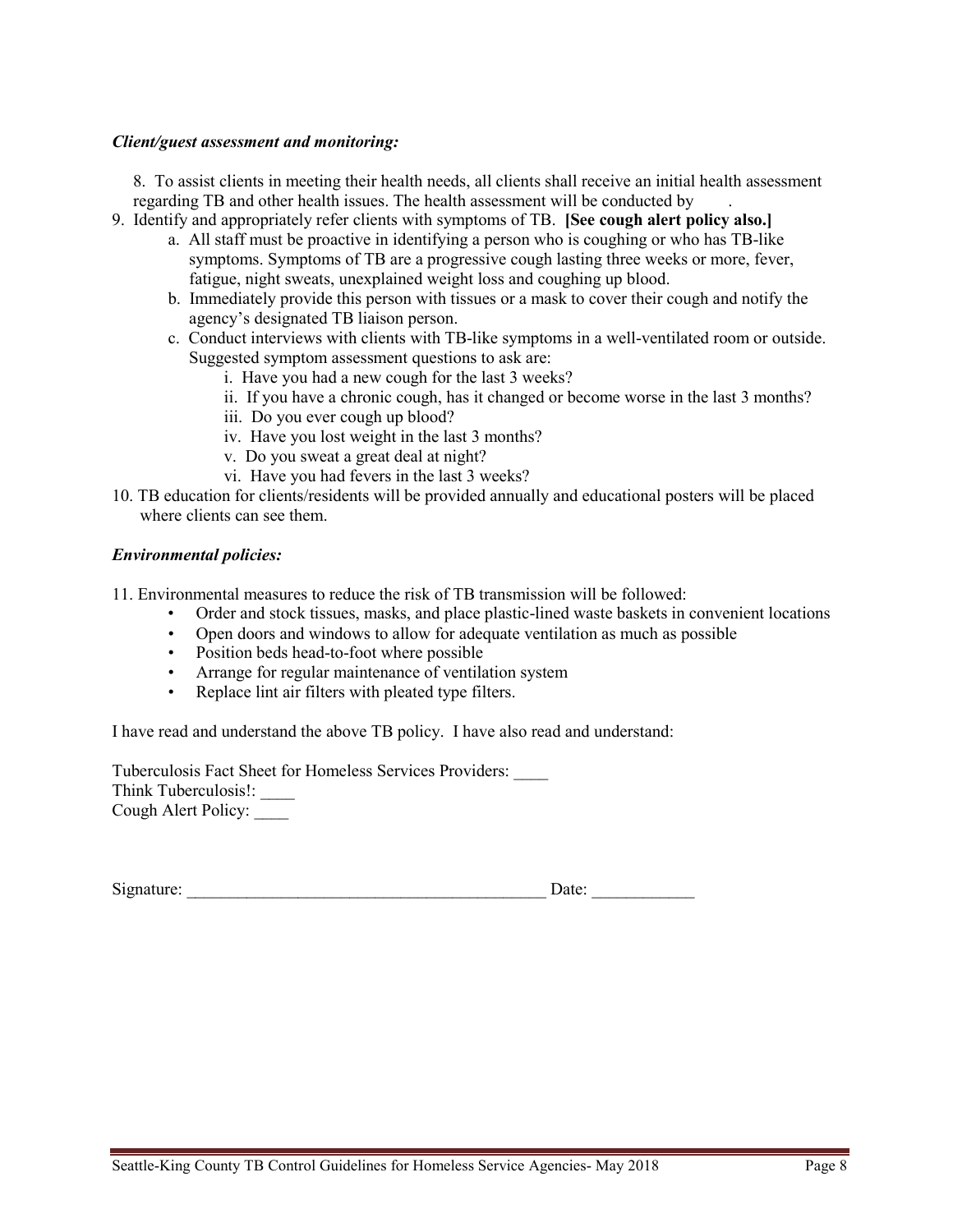#### **I. Sample Cough Alert Policy**

#### **Public Health – Seattle & King County COUGH ALERT POLICY AND PROCEDURES For Homeless Service Providers in King County**

**Purpose:** For the early identification of active TB cases and the prevention of TB transmission in emergency shelters, day centers, transitional housing programs, SROs, safe havens, supportive housing, and other social service programs.

**Problem:** Unsuspected active TB can result in extensive spread to agency staff and clients. In Seattle-King County, homeless TB cases increased by 65% in 2002 and approximately 30% of all homeless TB cases were HIV infected. Malnutrition and other debilitating medical conditions are common among the homeless and substance users entering shelters and the sobering centers, putting them at increased risk of TB exposure and progression to active TB disease.

The "cough alert" policy has been developed to protect the safety of homeless agency clients and staff from tuberculosis. Homeless agency employees play a key role in detecting communicable diseases because of familiarity with the clientele and facilities. This policy is to be implemented by facility staff working closely with clients. The cough alert should be instituted as defined below:

#### **Definition:**

- 1. Individuals coughing throughout the night or
- 2. Patient coughing for more than 2-3 weeks without improvement (especially if [1] the cough is accompanied with weight loss, night sweats and fever or [2] patient coughing up blood)

#### **Procedures:**

- 1. Instruct the client to cover nose and mouth when coughing and offer a mask or tissue to use.
- 2. Record the date, client name, dates served and give the information to assigned supervisor
- \_\_\_\_\_\_\_\_\_\_\_\_\_\_\_\_\_\_\_\_\_\_\_. 3. Assigned agency staff will notify the coughing client confidentially that a medical evaluation is needed within 48 hours, and will assist the client in arranging an evaluation with their primary care provider or community clinic.
	- o Evaluation should occur ASAP through one of the following mechanisms:
		- Client's own primary care provider
		- Health Care for the Homeless Nurse (if program has one on-site)
		- Community clinic or public health clinic (for example: Pioneer Square Clinic (206) 744-1500)
	- o TB Control Program triage nurse: 206-744-4579
	- o Harborview Urgent Care: 206-744-3074 (especially if client is coughing up blood)
- 4. [Agency should insert specific procedure here, or replace above as appropriate]

*Adapted with permission from the City & County of San Francisco Department of Public Health TB Control Department.*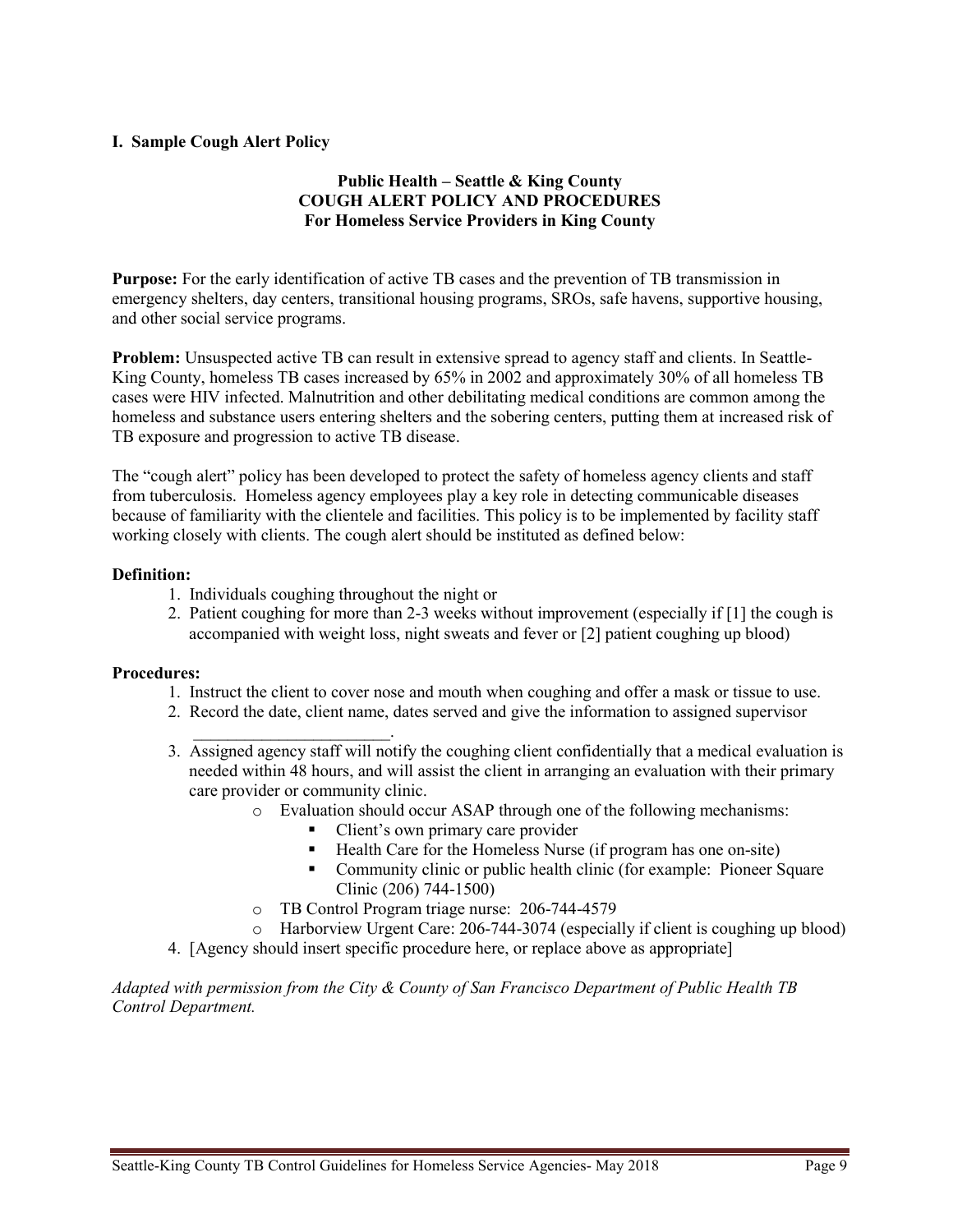#### **J. Sample Posters to Make & Post at Your Agency**

Posters can be tailored to your facility or program.

#### **PLEASE COVER YOUR COUGH**

- If you are coughing frequently, please ask a staff person for a mask or tissues.
- Thanks for helping prevent the spread of colds, tuberculosis (TB), and the flu.

#### **FLU SEASON IS HERE**

- Please cover your mouth when you cough.
- Coughing spreads colds, tuberculosis (TB), and the flu.

#### **TUBERCULOSIS (TB) SPREADS THROUGH COUGHING**

- Please cover your mouth when you cough
- Please use a tissue or a mask to cover your cough

#### **DO YOU HAVE TUBERCULOSIS (TB) SYMPTOMS?**

- A chronic cough lasting more than 3 weeks?
- Weight loss?
- Night sweats lasting more than 3 weeks?
- Fever lasting more than 3 weeks?
- Bloody phlegm or sputum?

*If yes*, please talk to a staff person who will help you see a nurse or other health care provider.

- TB is treatable and curable
- Treatment for TB is free